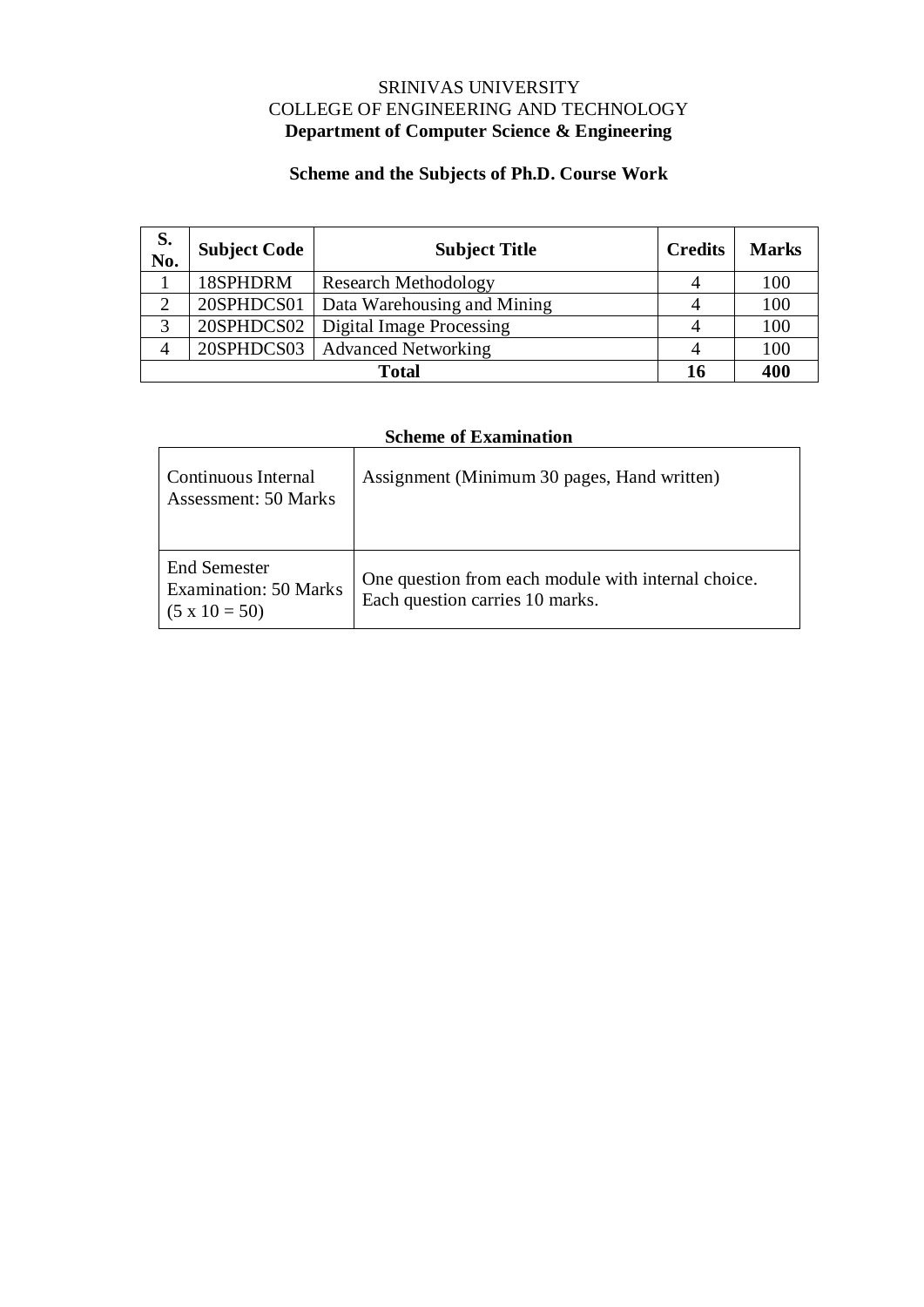#### **2. DATA WAREHOUSING AND MINING 20SPHDCS01**

**Module 1**: Data Warehousing Introduction – Definition - Architecture - Warehouse Schema - Warehouse server OLAP operations. Data Warehouse technology – Hardware and operating system - Warehousing Software - Extraction tools – Transformation tools – Data quality tools – Data loaders – Data Access and retrieval tools – Data Modeling tools – Fact tables and dimensions. Data warehousing case studies: Data warehousing in Government, Tourism, Industry, Genomics data. Information Retrieval - Introduction – Role of IR – Information Retrieval systems - IR Applications Areas – IR Algorithms – Retrieval algorithms – Filtering algorithms – Indexing algorithms - Evaluation in Information Retrieval.

**Module 2:** Data Mining definition – DM Techniques – current trends in data mining - Different forms of Knowledge – Data selection, cleaning, Integration, Transformation, Reduction and Enrichment. Data: Types of data - Data Quality - Data Preprocessing – Measures of similarity and dissimilarity. Exploration: Summary statistics – Visualization.

**Module 3:** Association rules: Introduction – Methods to discover association rule – Apriori algorithm Partition Algorithm – Pincher search algorithm – Dynamic Item set algorithm – FP Tree growth algorithm. Classification: Decision Tree classification – Bayesian Classification-Classification by Back Propagation.

**Module 4:** Clustering Techniques: Introduction – Clustering Paradigms – Partitioning Algorithms – K means & K Mediod algorithms – CLARA – CLARANS – Hierarchical clustering – DBSCAN – BIRCH – Categorical Clustering algorithms – STIRR – ROCK – CACTUS. Introduction to machine learning – Supervised learning – Unsupervised learning – Machine learning and data mining. Neural Networks: Introduction – Use of NN – Working of NN Genetic Algorithm: Introduction – Working of GA.

**Module 5:** Web Mining: Introduction – Web content mining – Web structure mining – Web usage mining – Text mining – Text clustering, Temporal mining - Spatial mining – Visual data mining – Knowledge mining – Case Studies using R and Python - Analysis and Forecasting of House Price Indices, Customer Response Prediction and Profit Optimization, Predictive Modeling of Big Data with Limited Memory, Twitter Information Diffusion.

## **Reference Books:**

- 1. C.Charu Agarwal, "Data Mining : The Text Book ", Springer, 2015.
- 2. Han, Jiawei, Jian Pei, and Micheline Kamber, "Data mining: concepts and techniques", 3rd Edition, Elsevier, 2011.
- 3. Margaret H. Dunham, "Data Mining: Introductory and Advanced Topics", Pearson Education, 2012.
- 4. Bing Liu, "Web Data Mining: Exploring Hyperlinks, Content, and Usage Data", 2<sup>nd</sup> Edition. Springer, 2011.
- 5. Christopher D.Manning, Prabhakar Raghavan and Hinrich Schütze, "Introduction to Information Retrieval", Cambridge University Press. 2008.
- 6. Pang-Ning Tan, Michael Steinbach, Vipin Kumar, "Introduction to Data Mining", 2007.
- 7. Stefan Büttcher, Charles L. A. Clarke, Gordon V. Cormack, "Information Retrieval: Implementing and Evaluating Search Engines", MIT Press, 2010.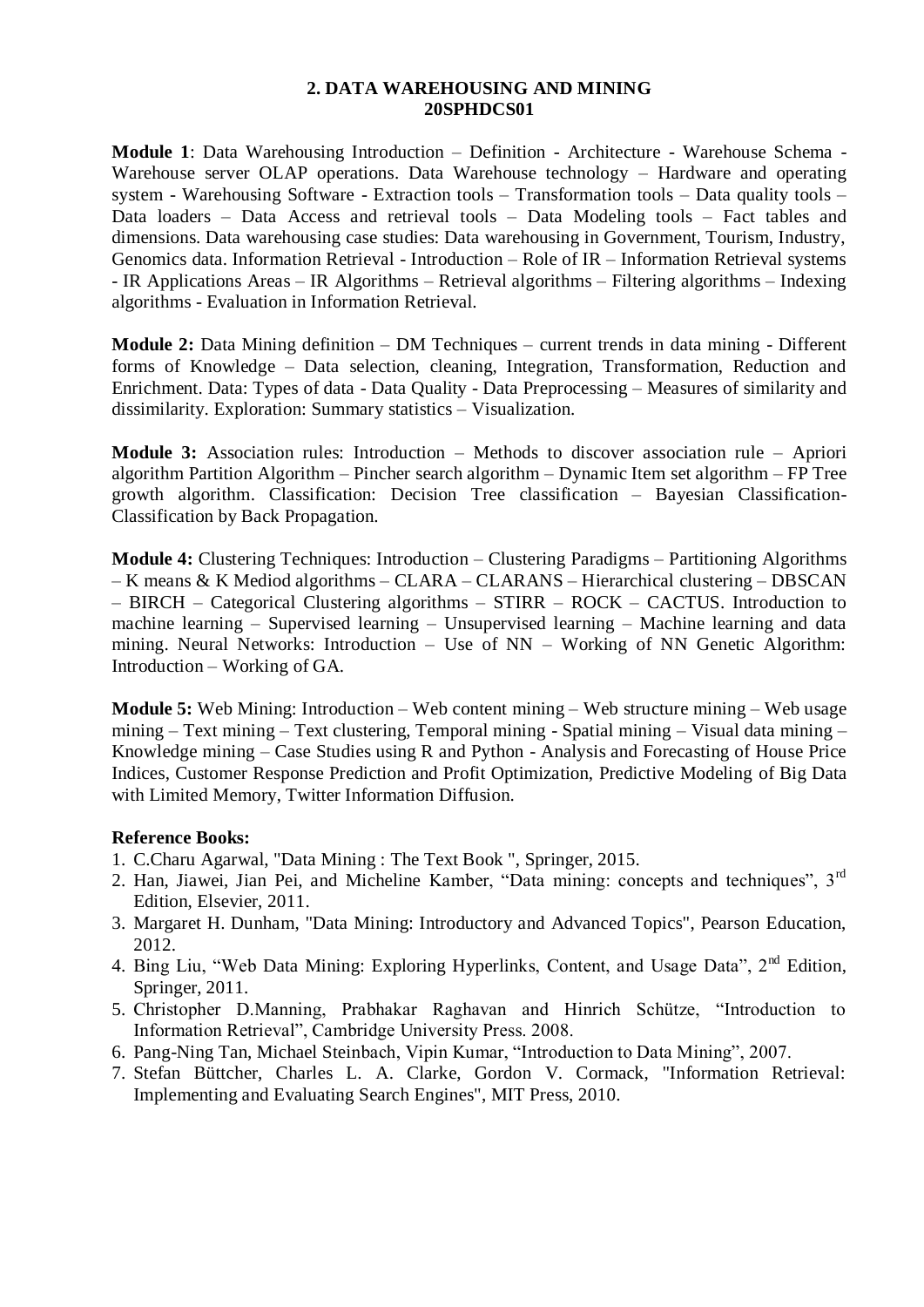#### **3. DIGITAL IMAGE PROCESSING 20SPHDCS02**

**Module 1:** Digital Image Processing: Origins of Digital Image Processing, Steps in Digital Image Processing, Digital Image Fundamentals: Elements of Visual Perception, Light and the Electromagnetic Spectrum, Image Sensing and Acquisition, Image Sampling and Quantization, Basic Relationships between Pixels, Mathematical Tools used in Digital Image Processing.

**Module 2:** Image Transformation & Filters: Basic Intensity Transformation Functions, Histogram Processing, Fundamentals of Spatial Filtering, Smoothing Spatial Filter, Sharpening Spatial Filters, Combining Spatial Enhancement methods, Fuzzy techniques for Intensity Transformation and Spatial Filtering. Fuzzy Similarity Measure, Measure of Fuzziness, and Entropy, Thresholding Detection in Fuzzy Images, Fuzzy Match-based Region Extraction, Fuzzy Edge Detection, Fuzzy Content-Based Image Retrieval. Filtering in the Frequency Domain: Preliminary Concepts, Sampling and the Fourier Transforms of Sampled Functions, The Discrete Fourier Transform (DFT), Properties of the 2-D DFT, Filtering in the Frequency Domain, Image Smoothing and Sharpening using Frequency Domain Filters, Selective Filtering.

**Module 3:** Image Restoration, Reconstruction and Image Segmentation: Image Degradation/ Restoration process, Noise Models, Restoration in the presence of Noise only-Spatial Filtering, Periodic Noise Reduction by Frequency Domain Filtering, Linear, Position-Invariant Degradations, Estimating the Degradation Functions, Inverse Filtering, Wiener Square Error Filtering, Constrained Least Square Filtering, Geometric Mean Filter, Image Reconstruction from Projections. Image Segmentation: Point, Line and Edge Detection, Thresholding, Region-Based Segmentation, Segmentation Using Morphological Watersheds, Use of Motion in Segmentation.

**Module 4:** Color Image Processing: Color Fundamentals, Color Models, Pseudocolor Image Processing, Full Color Image Processing, Color Transformation, Smoothing and Sharpening, Image Segmentation Based on Color, Noise in Color Images. Wavelets and Multiresolution Processing: Multiresolution Expansion, Wavelet Transforms in One Dimension, The Fast Wavelet Transforms, Wavelet Transforms in Two Dimensions, Wavelet Packets. Image Compression: Fundamentals, Basic Compression Methods, Digital Image Watermarking.

**Module 5:** Morphological Image Processing: Erosion and Dilation, Opening and Closing, The Hit-Or-Miss Transformation, Basic Morphological Algorithms, Gray-Scale Morphology. Representation and Description: Representation, Boundary Descriptors, Regional Descriptors, Use of Principal Components for Description, Relational Descriptors. Object Recognition: Patterns and Pattern Classes, Recognition Based on Decision-Theoretic Methods, Structural Methods.

## **Reference Books:**

- 1. Rafael C Gonzalez and Richard E. Woods, *Digital Image Processing*, PHI, 2005.
- 2. S. Sridhar, *Digital Image Processing*, Oxford University Press India, 2011.
- 3. A.K. Jain, *Fundamentals of Digital Image Processing*, Pearson, 2004.
- 4. Scott E. Umbaugh, *Digital Image Processing and Analysis*, CRC Press, 2014.
- 5. S. Jayaraman, S. Esakkirajan, T. Veerakumar, *Digital Image Processing*, McGrawHill, 2013.
- 6. Anthony Scime, *Web Mining Applications and Techniques*, Idea Group Publishing, 2005.